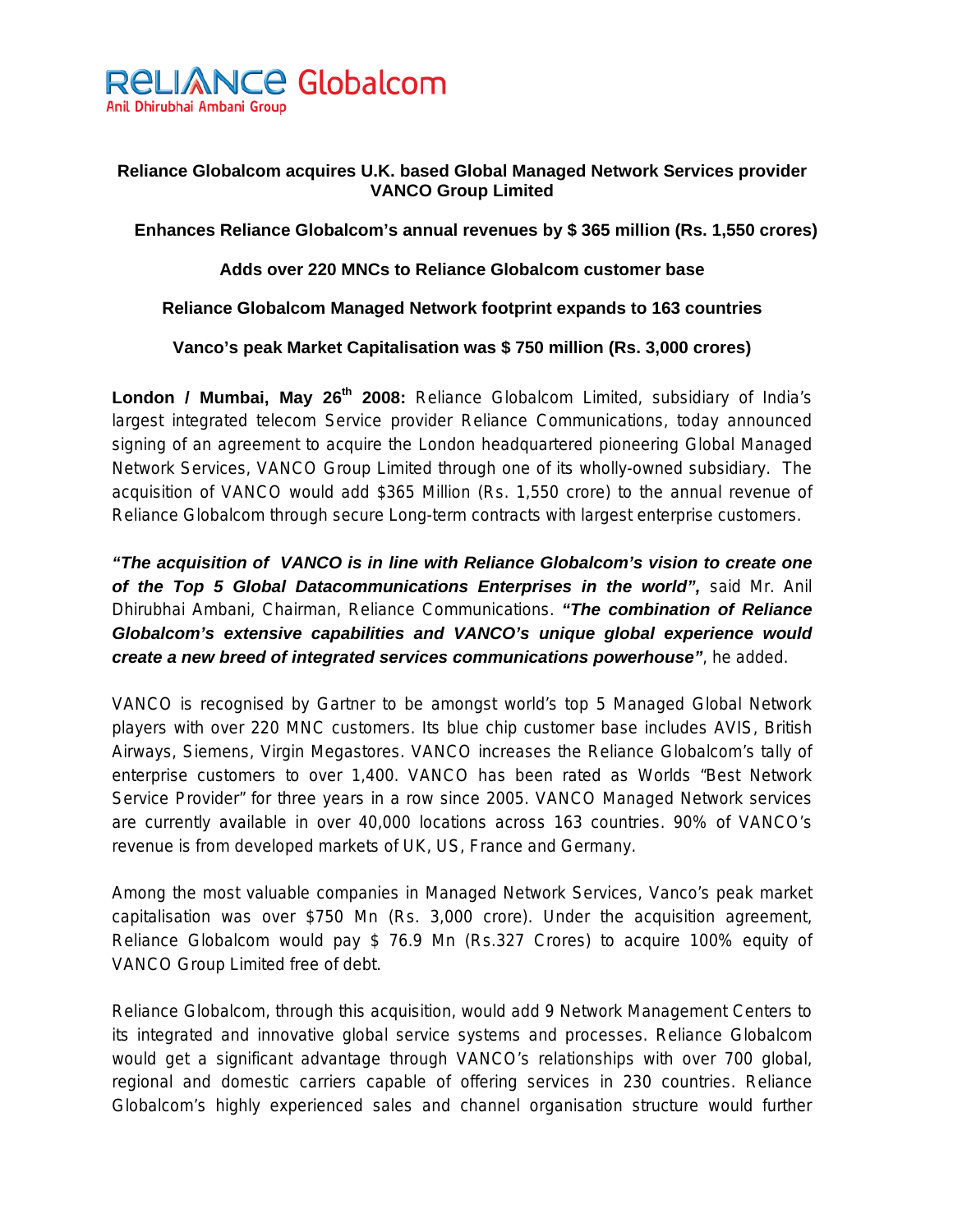enhance its customer delivery capabilities in important geographies like US, UK, France, Germany, Benelux, Singapore and Australia.

Punit Garg, President & CEO, Reliance Globalcom said "The strong management team of VANCO led by Mark Thompson along with Wayne Churchill will effectively enhance the expertise and depth of enterprise customer management at Reliance Globalcom. This will help the technology groups in the company to leverage resources beyond strategic business boundaries."

Reliance recently acquired eWave World, a 4G operator focused on emerging markets across Asia, Latin America, Western Europe and Africa. Last year, Reliance Globalcom had acquired a world leading US based Ethernet Service provider, Yipes Holding Inc. for \$ 300 Mn (Rs. 1200 cr) in 2007. The company is investing \$ 500 Mn (Rs. 2000 crore) and \$ 200 Mn (Rs. 800 crore) in 4G and Global Ethernet services respectively to expand its presence in over 50 countries. Reliance Globalcom is also investing \$ 1.5 Bn (Rs. 6000 cr) in it's fully IP enabled undersea cable network expansion programme that would address the global connectivity needs of over 90% of world population across 60 countries in 6 continents.

**About Reliance Globalcom:** Reliance Globalcom, a division of Reliance Communications, spearheads the Global Telecom operations of India's largest Integrated Telecom Service Provider. Reliance Globalcom brings together the synergies of Reliance Communications Global Business encompassing Enterprise Services, Capacity Sales, Managed Services and a highly successful bouquet of Retail products & services comprising of Global Voice, Internet Solutions and Value Added Services. The company serves over 1200 enterprises, 200 carriers and 1.5 million retail customers in 50 countries across 5 continents.

Reliance Globalcom's wholesale product "Reliance FLAG" is the worlds largest private undersea cable system spanning 65,000 kms seamlessly integrated with Reliance Communications over 1,10,000 kms of domestic optic fibre provides a robust Global Service Delivery Platform connecting 40 key business markets in India, the Middle East, Asia, Europe, and the U.S. through an overlay low-latency, global. MPLS-based IP network. Reliance Globalcom's Enterprise Division (formerly Yipes Inc.) is a leading provider of managed Ethernet and application delivery services for the global enterprise. The patented custom data-networking solutions empower businesses by delivering high performance, dynamic control, unmatched service quality, and rapid ROI. For further information, please visit www.relianceglobalcom.com

**About Vanco:** Established in 1988, Vanco is the pioneering and leading global Virtual Network Operator. Vanco does not own telecoms assets and therefore has the freedom to source infrastructure from the most suitable Asset Based Carriers (ABCs) on a global basis. It provides enterprise clients, directly or through partners, with cost-effective, optimized and fully managed network solutions. Carriers can also extend their off-net reach by accessing, through Vanco, other carrier networks around the world.